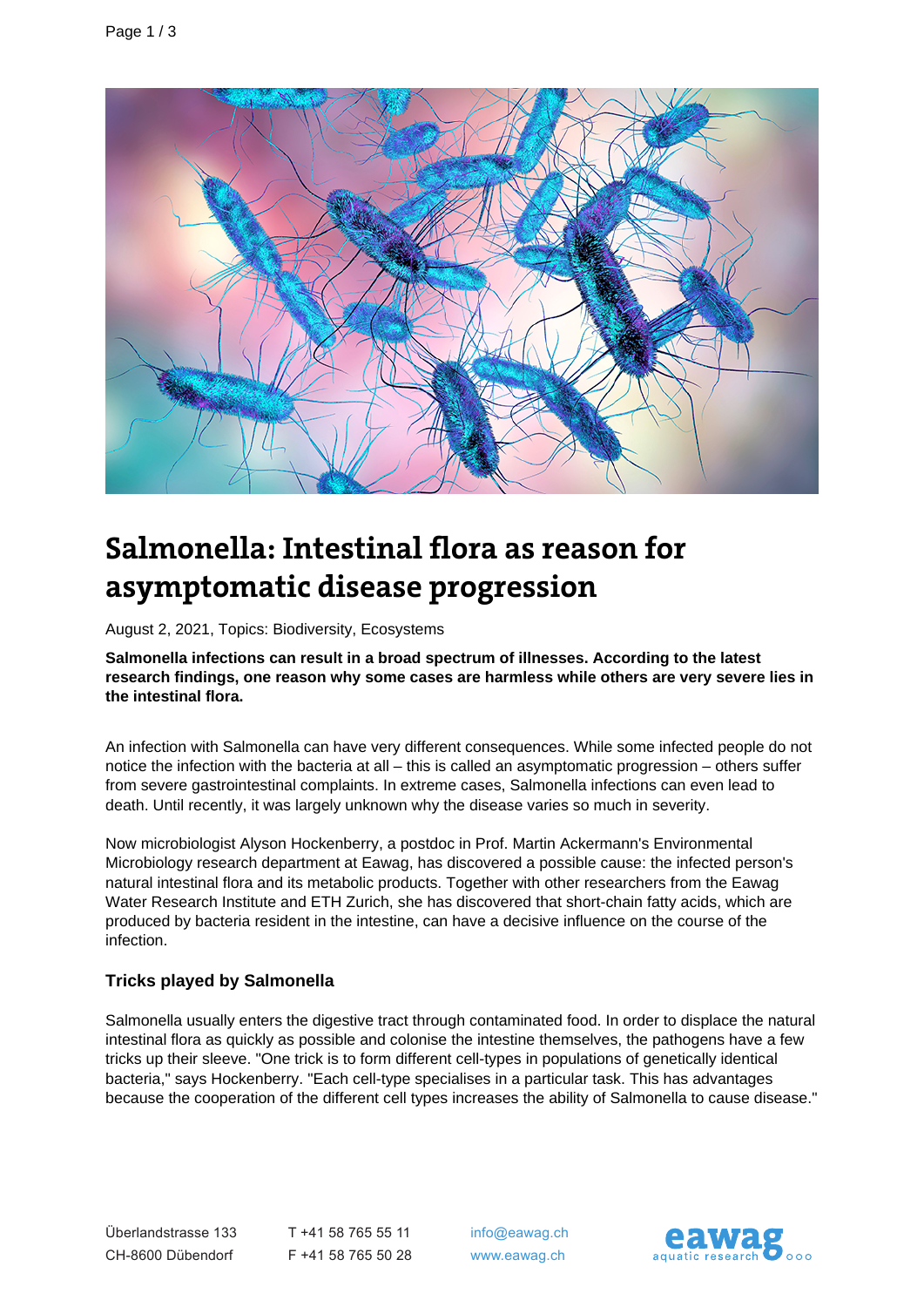One cell-type, for example, specialises in causing inflammation in the intestinal mucosa. On the one hand, such inflammations increase the availability of nutrients for Salmonella; on the other hand, they lead to the breakdown of the natural intestinal flora. This opens up niches for the invading pathogens to colonise. A second cell-type, in turn, specialises in growing rapidly and thus occupying the vacated niches as quickly as possible. The interaction between the two cell-types gives Salmonella a clear advantage. Within a few hours, they can displace the bacteria of the natural intestinal flora and proliferate.

**Salmonella cells growing inside a microfluidic device. Left: without short-chain fatty acids, right: with short-chain fatty acids. Green cells: Cell type specialised in causing inflammation. Grey cells: Cell type specialised to grow rapidly. The experiment shows that the short-chain fatty acids slow the growth of inflammation-inducing Salmonella cells.**

#### **The intestinal flora strikes back**

However, the intestinal flora is not defenceless. Through experiments and stochastic simulations, the research team led by Alyson Hockenberry was able to show that short-chain fatty acids, i.e. the metabolic products of the natural intestinal flora, slow down the growth of the cell type that causes inflammation. The higher the concentration of the fatty acids, the more growth was inhibited. "Our results suggest that the metabolic products can influence the cooperation of the cell-types and thereby weaken the spread of Salmonella," says Hockenberry.

#### **Possible explanation for asymptomatic courses of the disease.**

This may explain why people react so differently to Salmonella infections. Every person is host to a very individual composition of bacteria in their intestine. One reason for this is, in particular, individual dietary habits. So while one person's intestinal flora is capable of completely preventing the spread of Salmonella, another person's intestinal flora can do little or nothing to counteract the pathogens. The disease takes its individual course, influenced by the intestinal flora.

"We hope that the new findings will give us a better understanding of how asymptomatic infections generally develop," says Alyson Hockenberry. "After all, infections without symptoms often play an important role in the transmission of diseases, as we are currently seeing with the Corona pandemic."

Cover picture: Salmonella-Bakterien, shutterstock

#### **Original publication**

Hockenberry, A. M.; Micali, G.; Takács, G.; Weng, J.; Hardt, W. D.; Ackermann, M. (2021) Microbiota-derived metabolites inhibit Salmonella virulent subpopulation development by acting on single-cell behaviors, Proceedings of the National Academy of Sciences of the United States of America PNAS, 118(31), e2103027118 (7 pp.), [doi:10.1073/pnas.2103027118,](http://doi.org/10.1073/pnas.2103027118) [Institutional Repository](https://www.dora.lib4ri.ch/eawag/islandora/object/eawag:23305)

#### **Funding**

[NCCR Microbiomes](https://nccr-microbiomes.ch/)